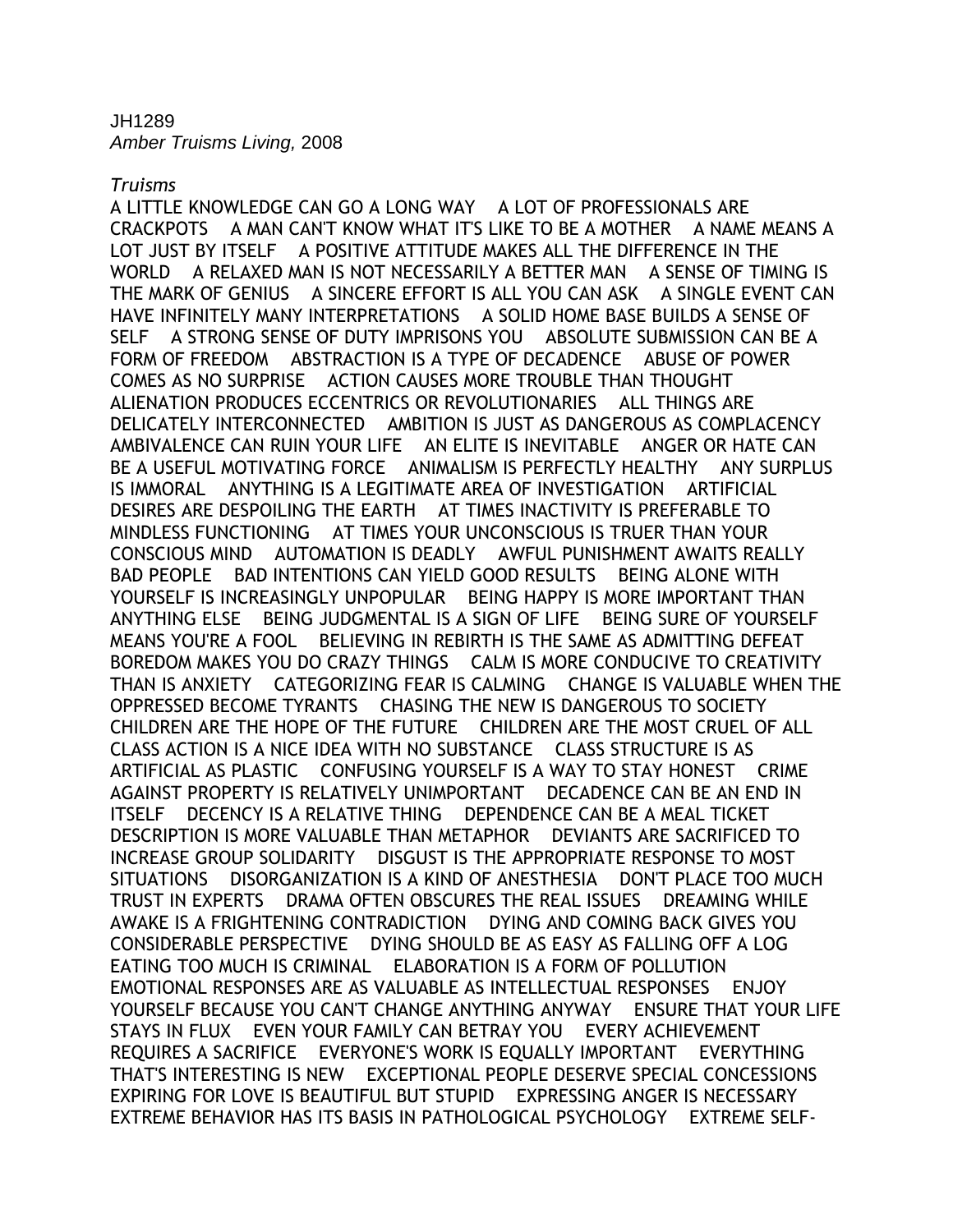CONSCIOUSNESS LEADS TO PERVERSION FAITHFULNESS IS A SOCIAL NOT A BIOLOGICAL LAW FAKE OR REAL INDIFFERENCE IS A POWERFUL PERSONAL WEAPON FATHERS OFTEN USE TOO MUCH FORCE FEAR IS THE GREATEST INCAPACITATOR FREEDOM IS A LUXURY NOT A NECESSITY GIVING FREE REIN TO YOUR EMOTIONS IS AN HONEST WAY TO LIVE GO ALL OUT IN ROMANCE AND LET THE CHIPS FALL WHERE THEY MAY GOING WITH THE FLOW IS SOOTHING BUT RISKY GOOD DEEDS EVENTUALLY ARE REWARDED GOVERNMENT IS A BURDEN ON THE PEOPLE GRASS ROOTS AGITATION IS THE ONLY HOPE GUILT AND SELF-LACERATION ARE INDULGENCES HABITUAL CONTEMPT DOESN'T REFLECT A FINER SENSIBILITY HIDING YOUR MOTIVES IS DESPICABLE HOLDING BACK PROTECTS YOUR VITAL ENERGIES HUMANISM IS OBSOLETE HUMOR IS A RELEASE IDEALS ARE REPLACED BY CONVENTIONAL GOALS AT A CERTAIN AGE IF YOU AREN'T POLITICAL YOUR PERSONAL LIFE SHOULD BE EXEMPLARY IF YOU CAN'T LEAVE YOUR MARK GIVE UP IF YOU HAVE MANY DESIRES YOUR LIFE WILL BE INTERESTING IF YOU LIVE SIMPLY THERE IS NOTHING TO WORRY ABOUT IGNORING ENEMIES IS THE BEST WAY TO FIGHT ILLNESS IS A STATE OF MIND IMPOSING ORDER IS MAN'S VOCATION FOR CHAOS IS HELL IN SOME INSTANCES IT'S BETTER TO DIE THAN TO CONTINUE INHERITANCE MUST BE ABOLISHED IT CAN BE HELPFUL TO KEEP GOING NO MATTER WHAT IT IS HEROIC TO TRY TO STOP TIME IT IS MAN'S FATE TO OUTSMART HIMSELF IT'S A GIFT TO THE WORLD NOT TO HAVE BABIES IT'S BETTER TO BE A GOOD PERSON THAN A FAMOUS PERSON IT'S BETTER TO BE LONELY THAN TO BE WITH INFERIOR PEOPLE IT'S BETTER TO BE NAIVE THAN JADED IT'S BETTER TO STUDY THE LIVING FACT THAN TO ANALYZE HISTORY IT'S CRUCIAL TO HAVE AN ACTIVE FANTASY LIFE IT'S GOOD TO GIVE EXTRA MONEY TO CHARITY IT'S IMPORTANT TO STAY CLEAN ON ALL LEVELS IT'S JUST AN ACCIDENT THAT YOUR PARENTS ARE YOUR PARENTS IT'S NOT GOOD TO HOLD TOO MANY ABSOLUTES IT'S NOT GOOD TO OPERATE ON CREDIT IT'S VITAL TO LIVE IN HARMONY WITH NATURE JUST BELIEVING SOMETHING CAN MAKE IT HAPPEN KEEP SOMETHING IN RESERVE FOR EMERGENCIES KILLING IS UNAVOIDABLE BUT IS NOTHING TO BE PROUD OF KNOWING YOURSELF LETS YOU UNDERSTAND OTHERS KNOWLEDGE SHOULD BE ADVANCED AT ALL COSTS LABOR IS A LIFE-DESTROYING ACTIVITY LACK OF CHARISMA CAN BE FATAL LEISURE TIME IS A GIGANTIC SMOKE SCREEN LISTEN WHEN YOUR BODY TALKS LOOKING BACK IS THE FIRST SIGN OF AGING AND DECAY LOVING ANIMALS IS A SUBSTITUTE ACTIVITY LOW EXPECTATIONS ARE GOOD PROTECTION MANUAL LABOR CAN BE REFRESHING AND WHOLESOME MEN ARE NOT MONOGAMOUS BY NATURE MODERATION KILLS THE SPIRIT MONEY CREATES TASTE MONOMANIA IS A PREREQUISITE OF SUCCESS MORALS ARE FOR LITTLE PEOPLE MOST PEOPLE ARE NOT FIT TO RULE THEMSELVES MOSTLY YOU SHOULD MIND YOUR OWN BUSINESS MOTHERS SHOULDN'T MAKE TOO MANY SACRIFICES MUCH WAS DECIDED BEFORE YOU WERE BORN MURDER HAS ITS SEXUAL SIDE MYTHS CAN MAKE REALITY MORE INTELLIGIBLE NOISE CAN BE HOSTILE NOTHING UPSETS THE BALANCE OF GOOD AND EVIL OCCASIONALLY PRINCIPLES ARE MORE VALUABLE THAN PEOPLE OFFER VERY LITTLE INFORMATION ABOUT YOURSELF OFTEN YOU SHOULD ACT LIKE YOU ARE SEXLESS OLD FRIENDS ARE BETTER LEFT IN THE PAST OPACITY IS AN IRRESISTIBLE CHALLENGE PAIN CAN BE A VERY POSITIVE THING PEOPLE ARE BORING UNLESS THEY'RE EXTREMISTS PEOPLE ARE NUTS IF THEY THINK THEY ARE IMPORTANT PEOPLE ARE RESPONSIBLE FOR WHAT THEY DO UNLESS THEY'RE INSANE PEOPLE WHO DON'T WORK WITH THEIR HANDS ARE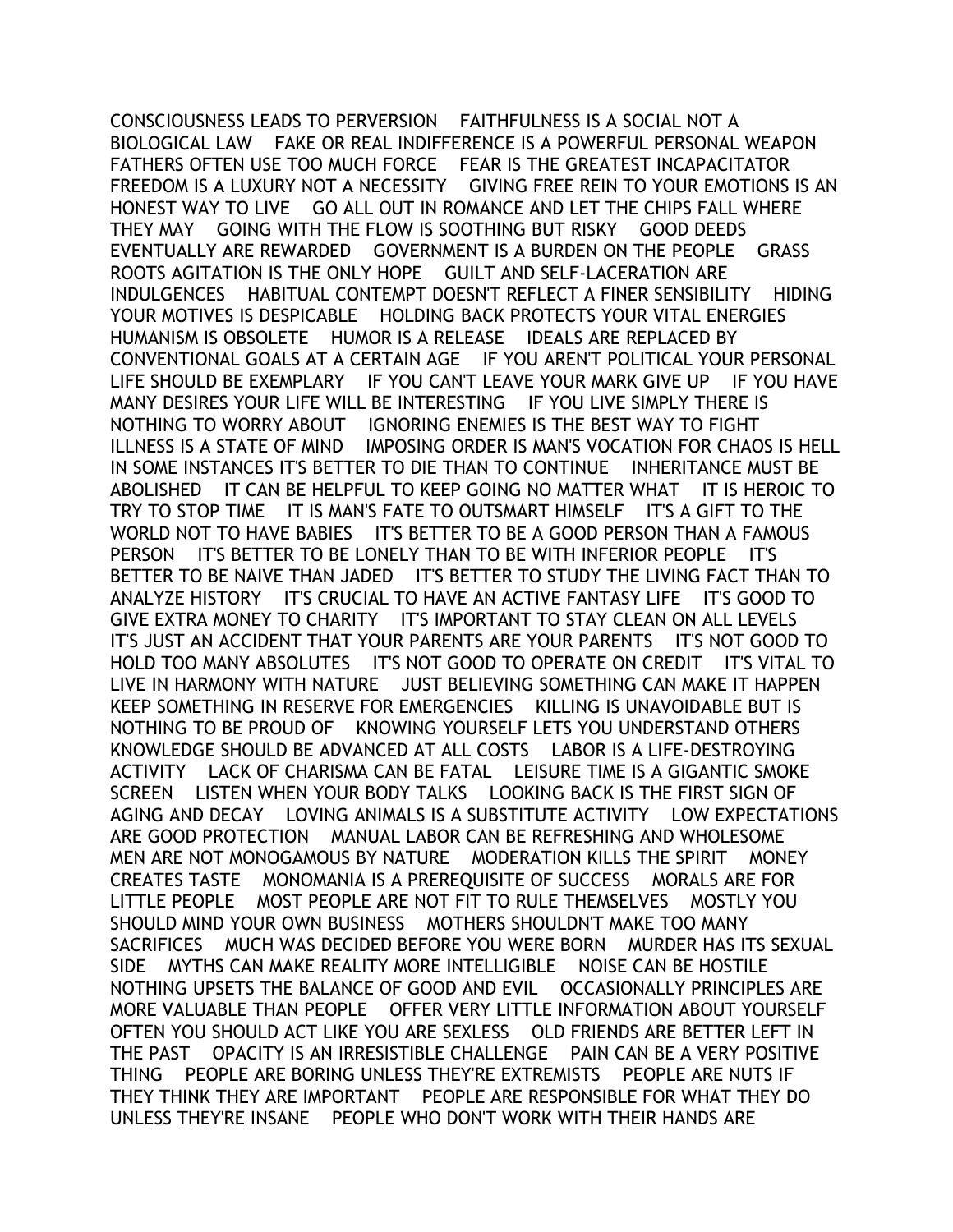PARASITES PEOPLE WHO GO CRAZY ARE TOO SENSITIVE PEOPLE WON'T BEHAVE IF THEY HAVE NOTHING TO LOSE PHYSICAL CULTURE IS SECOND-BEST PLANNING FOR THE FUTURE IS ESCAPISM PLAYING IT SAFE CAN CAUSE A LOT OF DAMAGE IN THE LONG RUN POLITICS IS USED FOR PERSONAL GAIN POTENTIAL COUNTS FOR NOTHING UNTIL IT'S REALIZED PRIVATE PROPERTY CREATED CRIME PURSUING PLEASURE FOR THE SAKE OF PLEASURE WILL RUIN YOU PUSH YOURSELF TO THE LIMIT AS OFTEN AS POSSIBLE RAISE BOYS AND GIRLS THE SAME WAY RANDOM MATING IS GOOD FOR DEBUNKING SEX MYTHS RECHANNELING DESTRUCTIVE IMPULSES IS A SIGN OF MATURITY RECLUSES ALWAYS GET WEAK REDISTRIBUTING WEALTH IS IMPERATIVE RELATIVITY IS NO BOON TO MANKIND RELIGION CAUSES AS MANY PROBLEMS AS IT SOLVES REMEMBER YOU ALWAYS HAVE FREEDOM OF CHOICE REPETITION IS THE BEST WAY TO LEARN RESOLUTIONS SERVE TO EASE YOUR CONSCIENCE REVOLUTION BEGINS WITH CHANGES IN THE INDIVIDUAL ROMANTIC LOVE WAS INVENTED TO MANIPULATE WOMEN ROUTINE IS A LINK WITH THE PAST ROUTINE SMALL EXCESSES ARE WORSE THAN THE OCCASIONAL DEBAUCH SACRIFICING YOURSELF FOR A BAD CAUSE IS NOT A MORAL ACT SALVATION CAN'T BE BOUGHT AND SOLD SELF-AWARENESS CAN BE CRIPPLING SELF-CONTEMPT CAN DO MORE HARM THAN GOOD SELFISHNESS IS THE MOST BASIC MOTIVATION SELFLESSNESS IS THE HIGHEST ACHIEVEMENT SEPARATISM IS THE WAY TO A NEW BEGINNING SEX DIFFERENCES ARE HERE TO STAY SIN IS A MEANS OF SOCIAL CONTROL SLIPPING INTO MADNESS IS GOOD FOR THE SAKE OF COMPARISON SLOPPY THINKING GETS WORSE OVER TIME SOLITUDE IS ENRICHING SOMETIMES SCIENCE ADVANCES FASTER THAN IT SHOULD SOMETIMES THINGS SEEM TO HAPPEN OF THEIR OWN ACCORD SPENDING TOO MUCH TIME ON SELF-IMPROVEMENT IS ANTISOCIAL STARVATION IS NATURE'S WAY STASIS IS A DREAM STATE STERILIZATION IS A WEAPON OF THE RULERS STRONG EMOTIONAL ATTACHMENT STEMS FROM BASIC INSECURITY STUPID PEOPLE SHOULDN'T BREED SURVIVAL OF THE FITTEST APPLIES TO MEN AND ANIMALS SYMBOLS ARE MORE MEANINGFUL THAN THINGS THEMSELVES TAKING A STRONG STAND PUBLICIZES THE OPPOSITE POSITION TALKING IS USED TO HIDE ONE'S INABILITY TO ACT TEASING PEOPLE SEXUALLY CAN HAVE UGLY CONSEQUENCES TECHNOLOGY WILL MAKE OR BREAK US THE CRUELEST DISAPPOINTMENT IS WHEN YOU LET YOURSELF DOWN THE DESIRE TO REPRODUCE IS A DEATH WISH THE FAMILY IS LIVING ON BORROWED TIME THE IDEA OF REVOLUTION IS AN ADOLESCENT FANTASY THE IDEA OF TRANSCENDENCE IS USED TO OBSCURE OPPRESSION THE IDIOSYNCRATIC HAS LOST ITS AUTHORITY THE MOST PROFOUND THINGS ARE INEXPRESSIBLE THE MUNDANE IS TO BE CHERISHED THE NEW IS NOTHING BUT A RESTATEMENT OF THE OLD THE ONLY WAY TO BE PURE IS TO STAY BY YOURSELF THE SUM OF YOUR ACTIONS DETERMINES WHAT YOU ARE THE UNATTAINABLE IS INVARIABLY ATTRACTIVE THE WORLD OPERATES ACCORDING TO DISCOVERABLE LAWS THERE ARE TOO FEW IMMUTABLE TRUTHS TODAY THERE'S NOTHING EXCEPT WHAT YOU SENSE THERE'S NOTHING REDEEMING IN TOIL THINKING TOO MUCH CAN ONLY CAUSE PROBLEMS THREATENING SOMEONE SEXUALLY IS A HORRIBLE ACT TIMIDITY IS LAUGHABLE TO DISAGREE PRESUPPOSES MORAL INTEGRITY TO VOLUNTEER IS REACTIONARY TORTURE IS BARBARIC TRADING A LIFE FOR A LIFE IS FAIR ENOUGH TRUE FREEDOM IS FRIGHTFUL UNIQUE THINGS MUST BE THE MOST VALUABLE UNQUESTIONING LOVE DEMONSTRATES LARGESSE OF SPIRIT USING FORCE TO STOP FORCE IS ABSURD VIOLENCE IS PERMISSIBLE EVEN DESIRABLE OCCASIONALLY WAR IS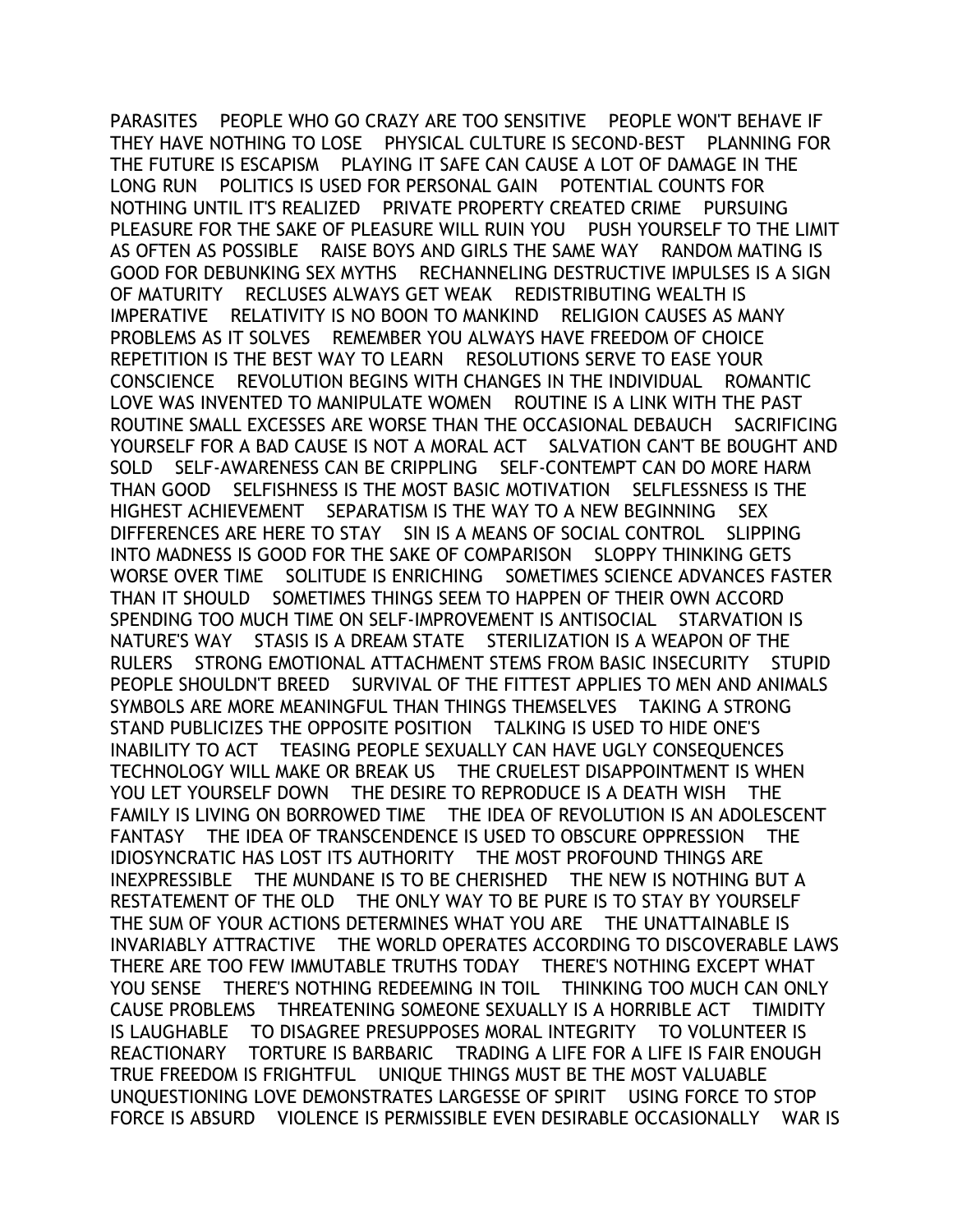A PURIFICATION RITE WE MUST MAKE SACRIFICES TO MAINTAIN OUR QUALITY OF LIFE WHEN SOMETHING TERRIBLE HAPPENS PEOPLE WAKE UP WISHING THINGS AWAY IS NOT EFFECTIVE WITH PERSEVERANCE YOU CAN DISCOVER ANY TRUTH WORDS TEND TO BE INADEQUATE WORRYING CAN HELP YOU PREPARE YOU ARE A VICTIM OF THE RULES YOU LIVE BY YOU ARE GUILELESS IN YOUR DREAMS YOU ARE RESPONSIBLE FOR CONSTITUTING MEANING YOU ARE THE PAST PRESENT AND FUTURE YOU CAN LIVE ON THROUGH YOUR DESCENDANTS YOU CAN'T EXPECT PEOPLE TO BE SOMETHING THEY'RE NOT YOU CAN'T FOOL OTHERS IF YOU'RE FOOLING YOURSELF YOU DON'T KNOW WHAT'S WHAT UNTIL YOU SUPPORT YOURSELF YOU HAVE TO HURT OTHERS TO BE EXTRAORDINARY YOU MUST BE INTIMATE WITH A TOKEN FEW YOU MUST DISAGREE WITH AUTHORITY FIGURES YOU MUST HAVE ONE GRAND PASSION YOU MUST KNOW WHERE YOU STOP AND THE WORLD BEGINS YOU ONLY CAN UNDERSTAND SOMEONE OF YOUR OWN SEX YOU OWE THE WORLD NOT THE OTHER WAY AROUND YOU SHOULD STUDY AS MUCH AS POSSIBLE YOUR ACTIONS ARE POINTLESS IF NO ONE NOTICES YOUR OLDEST FEARS ARE THE WORST ONES

## *Living*

IT IS UNFAIR TO TEAR SOMEBODY APART WHEN HER HEALTH AND EXUBERANCE THREATEN YOU THE HEART CAN STOP WHEN YOU HEAR SOMETHING NOT MEANT FOR YOUR EARS THE CONSOLATION IS THAT THIS MIGHT BE THE TRUTH YOU WONDER IF THE PAIN IN THE SIDE YOU GET FROM MILD EXERTION WOULD GO AWAY IF YOU WERE BEING CHASED BY SOMEONE WITH A BROKEN BOTTLE YOU'RE HOME FREE AS SOON AS NO ONE KNOWS WHERE TO FIND YOU MANY INDIVIDUALS PRACTICE SELF-LIMITATION THEY ATTEMPT LITTLE OF WHAT THEY COULD REALIZE INTELLECTUALLY OR PRACTICALLY WHETHER THIS IS A RESULT OF OPPRESSION OR A NATURAL PHENOMENON REMAINS UNCLEAR SOMETIMES THE MOST DECADENT FIND PLEASURE IN GIVING AWAY THEIR PRIVILEGES AND EVEN THEIR LIVES SO A BALANCE IS STRUCK YOU HAVE A SICK ONE ON YOUR HANDS WHEN YOUR AFFECTION IS USED TO PUNISH YOU HOW CONCISE THAT YOU CAN CRY FROM AWFUL WOUNDS DESERTION HAPPINESS MEMORIES HUMILIATION DISAPPOINTMENT OR GRANDEUR LARGE FORTUNES CAN BE BUILT ON SMALL ITEMS ENOUGH CANDY CAN BE PARLAYED INTO HOUSES FAT ANIMALS AND LANDSCAPING PETS CAN BE CHOSEN BY THEIR ABILITY TO EXPRESS GREAT EXCITEMENT AFFECTION AND GRATITUDE REPTILES DON'T SHOW MUCH BUT ARE VALUED AS EXOTICA A SINGLE RELATIONSHIP CAN POISON EVERY MINUTE OF THE DAY WAKING OR SLEEPING WHEN THIS DRAGS ON YOU HAVE TO QUESTION THE SANITY OR THE CRIMINALITY OF THOSE INVOLVED A FAMILIAR HILLSIDE LOOKS TENDER IN THE WINTER WHEN THERE ARE BARE TREES STICKING UP THE SAME GOES FOR A BODY WITH STUBBLE WHEN YOU'RE SENTIMENTAL ABOUT A SHAVED PERSON FEW CAN IGNORE A BABY'S CRIES EVEN IF THE RESPONSE IS IRRITATION THIS IS ONE OF THE BUILT-IN SAFEGUARDS THAT IS SUPPOSED TO GUARANTEE THE SURVIVAL OF THE RACE UP TO A CERTAIN AGE MANY PEOPLE TAKE PLEASURE IN MARKING AND SCARRING THEMSELVES THEN COMES A TIME WHEN THE SAME INDIVIDUALS START TO CONSERVE THEIR STRENGTH AND BEAUTY IT'S NICE WHEN YOU DECIDE YOU LIKE SOMEONE AND WITHOUT DECLARING YOURSELF DO WHAT'S POSSIBLE TO FURTHER HIS HAPPINESS THIS CAN TAKE THE FORM OF GIFTS LOVELY FOOD PUBLICITY OR ADVANCE WARNING WHEN YOU'RE TRYING SOMETHING NEW YOU'RE TORN BETWEEN ANTICIPATING A DELIGHTFUL SURPRISE AND THINKING YOU'RE A FOOL TO IGNORE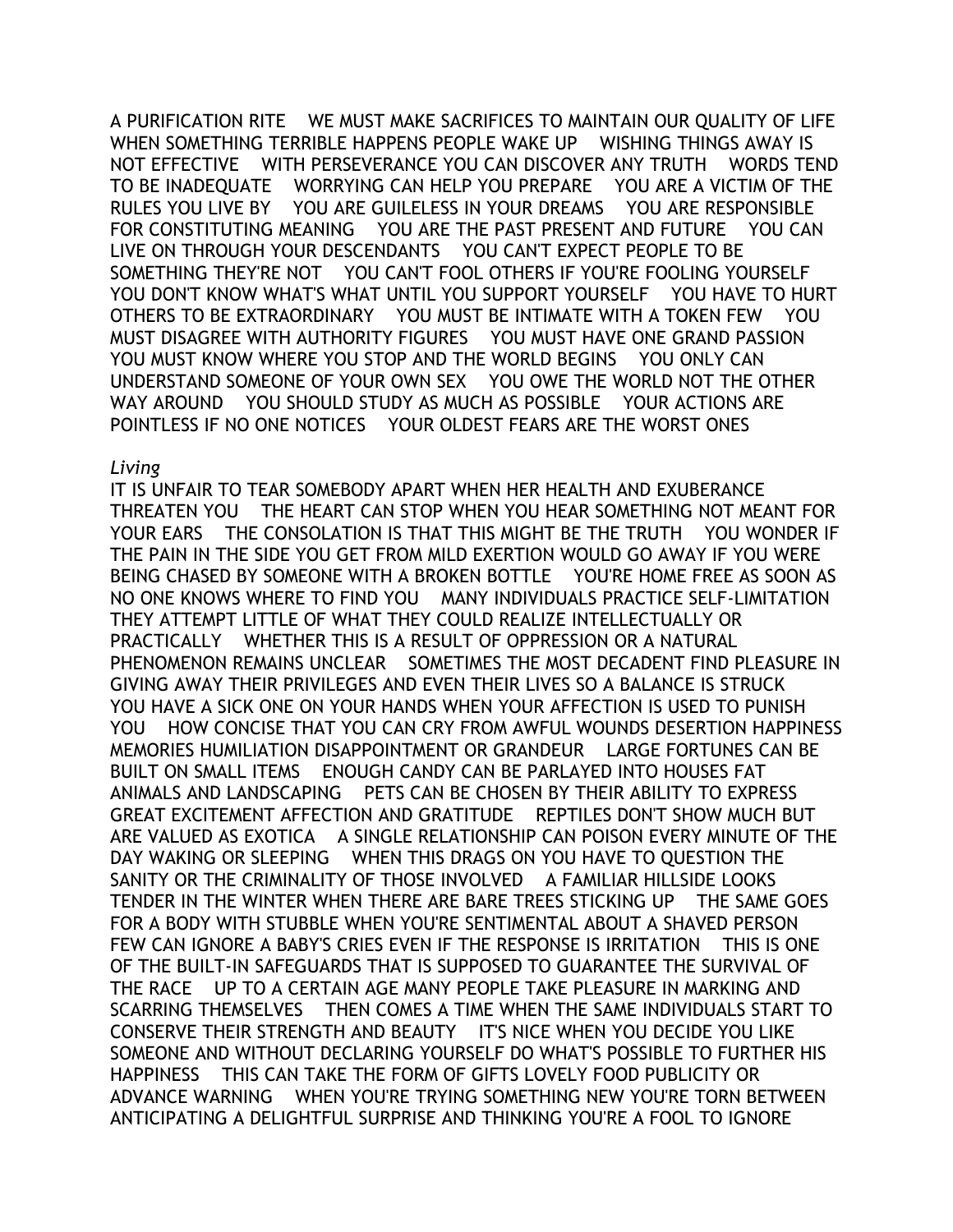WHAT YOU KNOW YOU LIKE SOMETIMES YOU HAVE NO OTHER CHOICE BUT TO WATCH SOMETHING GRUESOME OCCUR YOU DON'T HAVE THE OPTION OF CLOSING YOUR EYES BECAUSE IT HAPPENS FAST AND ENTERS YOUR MEMORY HAVING TWO OR THREE PEOPLE IN LOVE WITH YOU IS LIKE MONEY IN THE BANK THE SMALLEST THING CAN MAKE SOMEBODY SEXUALLY UNAPPEALING A MISPLACED MOLE OR A PARTICULAR HAIR PATTERN CAN DO IT THERE'S NO REASON FOR THIS BUT IT'S JUST AS WELL YOU CAN WATCH PEOPLE ALIGN THEMSELVES WHEN TROUBLE IS IN THE AIR SOME PREFER TO BE CLOSE TO THOSE AT THE TOP AND OTHERS WANT TO BE NEAR THOSE AT THE BOTTOM IT'S A QUESTION OF WHO FRIGHTENS THEM MORE AND WHOM THEY WANT TO BE LIKE IT'S NO FUN WATCHING PEOPLE WOUND THEMSELVES SO THAT THEY CAN HOLE UP NURSE THEMSELVES BACK TO HEALTH AND REPEAT THE CYCLE THEY DON'T KNOW WHAT ELSE TO DO HANDS-ON SOCIALIZATION PROMOTES HAPPY INTERPERSONAL RELATIONS THE DESIRE FOR AND THE DEPENDENCE UPON FONDLING ENSURE REPEATED ATTEMPTS TO OBTAIN CARESSES AND THE WILLINGNESS TO RECIPROCATE THE MOUTH IS INTERESTING BECAUSE IT'S ONE OF THOSE PLACES WHERE THE DRY OUTSIDE MOVES TOWARD THE SLIPPERY INSIDE THE RICH KNIFING VICTIM CAN FLIP AND FEEL LIKE THE AGGRESSOR IF HE THINKS ABOUT PRIVILEGE HE ALSO CAN FIND THE CUT SYMBOLIC OR PROPHETIC HOW DO YOU RESIGN YOURSELF TO SOMETHING THAT WILL NEVER BE? YOU STOP WANTING THAT THING YOU GO NUMB OR YOU KILL THE AGENT OF DESIRE I SAW THEM STRIP A MAN SO THAT IN A MATTER OF SECONDS HE LAY CURLED AND NAKED ON THE SIDEWALK IF YOUR CLOTHES CATCH ON FIRE DROP DOWN IMMEDIATELY ROLL UP IN A BLANKET COAT OR RUG TO SMOTHER THE FLAMES REMOVE ALL SMOLDERING CLOTHING AND CALL A DOCTOR OR AMBULANCE YOU HAVE TO MAKE THOUSANDS OF PRECISE AND RAPID MOVEMENTS TO PREPARE A MEAL CHOPPING STIRRING AND TURNING PREDOMINATE AFTERWARDS YOU STACK AND MAKE CIRCULAR CLEANING AND RINSING MOTIONS SOME PEOPLE NEVER COOK BECAUSE THEY DON'T LIKE IT SOME NEVER COOK BECAUSE THEY HAVE NOTHING TO EAT FOR SOME COOKING IS A ROUTINE AND FOR OTHERS AN ART IF YOU'RE SMART YOU WATCH FOR CHANGES IN COLOR THIS CAN APPLY TO SEEING THAT FRUIT IS RIPE OR NOTICING THE FLUSH THAT GOES WITH FEVER DRUNKENNESS OR FURY WHEN YOU'RE ON THE VERGE OF DETERMINING THAT YOU DON'T LIKE SOMEONE IT'S AWFUL WHEN HE SMILES AND HIS TEETH LOOK ABSOLUTELY EVEN AND FALSE IT CAN BE STARTLING TO SEE SOMEONE'S BREATH LET ALONE THE BREATHING OF A CROWD YOU DON'T BELIEVE THAT PEOPLE EXTEND THAT FAR IT IS HARD TO KNOW WHAT SOMEONE WANTS BECAUSE YOU CAN'T ACTUALLY FEEL HIS NEEDS YOU DEVELOP WAYS TO READ OR ANTICIPATE DEMANDS OR YOU WAIT UNTIL YOU'RE ASSAULTED AND THEN HIS REQUIREMENTS BECOME TANGIBLE YOU REALIZE THAT YOU'RE ALWAYS SHEDDING PARTS OF THE BODY AND LEAVING MEMENTOS EVERYWHERE AFFLUENT COLLEGE-BOUND STUDENTS FACE THE REAL PROSPECT OF DOWNWARD MOBILITY FEELINGS OF ENTITLEMENT CLASH WITH THE AWARENESS OF IMMINENT SCARCITY THERE IS RESENTMENT AT GROWING UP AT THE END OF AN ERA OF PLENTY COUPLED WITH A REASSESSMENT OF CONVENTIONAL MEASURES OF SUCCESS IF SOMEONE IS WILD PUNISHMENT WILL LEAVE HIM SULLEN AND WILL ONLY MAKE HIM WAIT FOR ANOTHER CHANCE HE DOESN'T HAVE THE IDEA THAT UNACCEPTABLE BEHAVIOR CAUSES PAIN AND MUST AT ALL COSTS BE AVOIDED YOU SHOULD LIMIT THE NUMBER OF TIMES YOU ACT AGAINST YOUR NATURE LIKE SLEEPING WITH PEOPLE YOU HATE IT'S INTERESTING TO TEST YOUR CAPABILITIES FOR A WHILE BUT TOO MUCH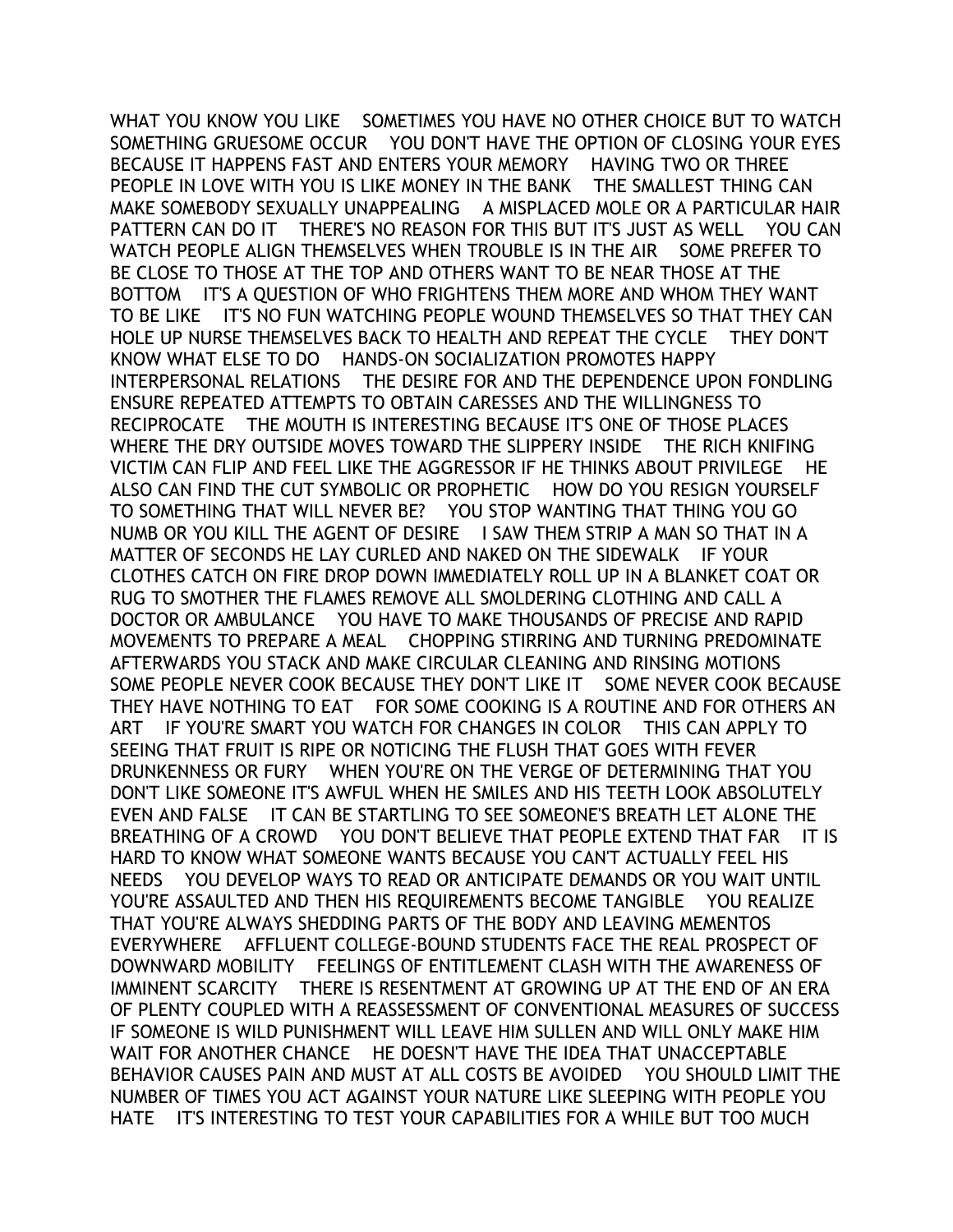WILL CAUSE DAMAGE IT'S AN EXTRAORDINARY FEELING WHEN PARTS OF YOUR BODY ARE TOUCHED FOR THE FIRST TIME I'M THINKING OF THE SENSATIONS FROM SEX AND SURGERY WHEN SOMEONE IS BREATHING YOU FEEL COOL AIR PULLED ACROSS YOUR SKIN FOLLOWED BY MOIST WARM AIR PUSHED IN THE OPPOSITE DIRECTION THIS OCCURS AT REGULAR INTERVALS AND MAKES A PERFECT TEMPERATURE MORE PEOPLE WILL BE BUILDING HIDING PLACES IN THEIR HOMES SMALL REFUGES THAT ARE UNDETECTABLE EXCEPT BY SOPHISTICATED DEVICES AFTER DARK IT'S A RELIEF TO SEE A GIRL WALKING TOWARD OR BEHIND YOU THEN YOU'RE MUCH LESS LIKELY TO BE ASSAULTED YOU LEARN THE HARD WAY TO KEEP A FINGER ON YOUR NIPPLE WHEN SHAVING YOUR BREAST YOUR BODY REFUSES TO OBEY WHEN YOU'RE VERY SICK THE WORST IS WHEN YOU'RE ALERT BUT INCAPABLE OF WILLING YOURSELF ERECT IT'S AN ODD FEELING WHEN YOU TRIGGER INSTINCTIVE BEHAVIOR LIKE NURSING IN SOMEONE IT'S FUNNY TO BE IN HIS PRESENCE WHILE A DIFFERENT PART OF THE NERVOUS SYSTEM TAKES OVER AND HIS EYES GET STRANGE BY YOUR RESPONSE TO DANGER IT IS EASY TO TELL HOW YOU HAVE LIVED AND WHAT HAS BEEN DONE TO YOU YOU SHOW WHETHER YOU WANT TO STAY ALIVE WHETHER YOU THINK YOU DESERVE TO AND WHETHER YOU BELIEVE IT'S ANY GOOD TO ACT EFFIGIES LET YOU STUDY OR ACT UPON SOMEONE WITH IMPUNITY THEY ARE GOOD FOR PRACTICE A LITTLE GIRL HAD BEEN IN A COMA FOR WEEKS BUT SMILED AND CAME OUT OF IT WHEN HER FRIENDS SANG SONGS IT'S SCARY WHEN THE VEINS ARE SO CLOSE TO THE SURFACE THAT THEY'RE VISIBLE AND EVEN PROTUBERANT ACCESS IS EASY TO THE BLOOD THAT TRANSPORTS THE NECESSARY CHEMICALS EVEN WITH YOUR EYES CLOSED YOU CAN SEE SOMEONE APPROACHING HIS SHADOW SHOWS ON THE INSIDES OF YOUR EYELIDS IT MAKES A DIFFERENCE WITH WHOM YOU'RE INTIMATE AND UPON WHOM YOU DEPEND FRIENDS WILL ONLY TOLERATE CERTAIN ACTIONS AND THIS INFLUENCES WHAT YOU BELIEVE TO BE POSSIBLE OR DESIRABLE GIFTED CHILDREN -- THOSE WITH AN IQ OF 125 OR ABOVE -- ARE PRONE TO FEELINGS OF ALIENATION FRUSTRATION AND BOREDOM THESE FEELINGS CAN CULMINATE IN VIOLENCE IF THE CHILDREN ARE NOT ENCOURAGED AND CHALLENGED THERE IS A TERRIBLE PHASE WHEN ABUSED ANIMALS OR CHILDREN ACT POLITELY AND TRY TO DO EVERYTHING RIGHT BY THIS STAGE THOUGH THEY ARE SO OBVIOUSLY WEAK AND UNAPPEALING THAT THEY GET LITTLE RESPONSE IF THEY DON'T DIE THEY BECOME SAVAGE IT TAKES A WHILE BEFORE YOU CAN STEP OVER INERT BODIES AND GO AHEAD WITH WHAT YOU WERE TRYING TO DO IT'S A SAFE GAME TO PLAY WITH YOUR NOSE SHUTTING OFF THE AIR AND LETTING IT FLOW AGAIN THEN YOU CAN ESCALATE AND SEE HOW LONG YOU LAST UNTIL YOU PASS OUT YOUR HAND RELAXES AND YOU BREATHE NORMALLY AGAIN IT'S EASY FOR YOU TO FEEL BETRAYED WHEN YOU'RE WAVING YOUR ARMS AROUND AND THEY COME CRASHING DOWN ON A SHARP OBJECT JUST ONE ROTTEN SPOT IN YOUR HEAD CAN MAKE EVERY MOVEMENT PAINFUL YOU CAN'T ROLL YOUR EYES BEND DOWN OR JUMP AND LAND WITH IMPUNITY EVEN THINKING HURTS ANY NUMBER OF ADOLESCENT GIRLS LIE FACE DOWN ON THE BED AND WORK ON ENERGY HOUSING LABOR JUSTICE EDUCATION TRANSPORTATION AGRICULTURE AND BALANCE OF TRADE THERE IS A PERIOD WHEN IT IS CLEAR THAT YOU HAVE GONE WRONG BUT YOU CONTINUE SOMETIMES THERE IS A LUXURIOUS AMOUNT OF TIME BEFORE ANYTHING BAD HAPPENS MORE THAN ONCE I'VE AWAKENED WITH TEARS RUNNING DOWN MY CHEEKS I HAVE HAD TO THINK WHETHER I WAS CRYING OR WHETHER IT WAS INVOLUNTARY LIKE DROOLING THERE IS PLEASURE IN STAYING HOME TO ADJUST EACH PHYSICAL DETAIL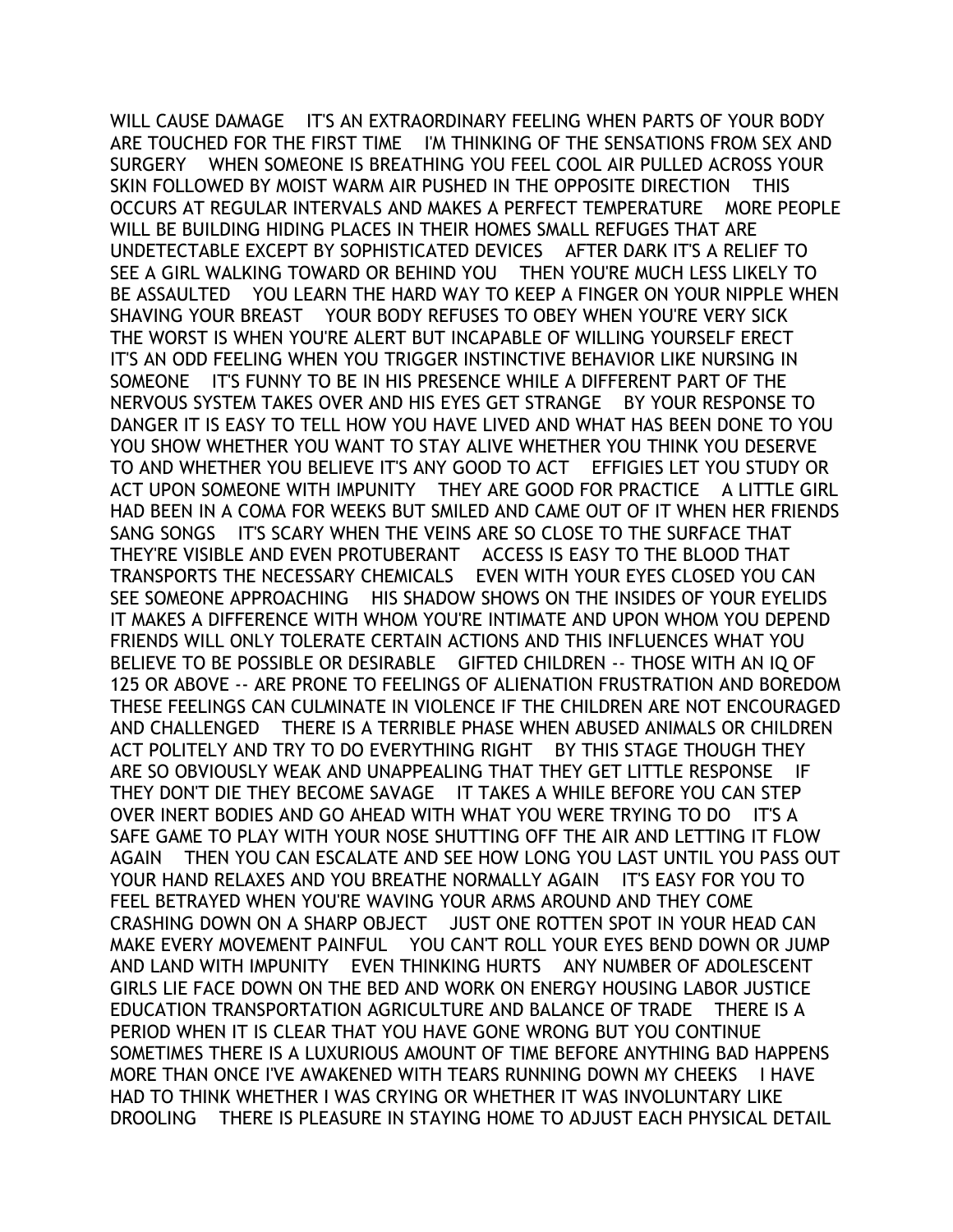SO THAT WHEREVER THE EYE FALLS THERE IS HARMONY THEN YOU GO OUTSIDE AND DO THE SAME SOME DAYS YOU WAKE AND IMMEDIATELY START TO WORRY NOTHING IN PARTICULAR IS WRONG IT'S JUST THE SUSPICION THAT FORCES ARE ALIGNING QUIETLY AND THERE WILL BE TROUBLE SOMEONE WANTS TO CUT A HOLE IN YOU AND FUCK YOU THROUGH IT BUDDY IF THINGS WERE A LITTLE DIFFERENT YOU WOULD DIGEST YOURSELF THROUGH A CUT IN YOUR MOUTH IT'S A RELIEF TO KNOW THERE ARE PROVISIONS AGAINST THIS THE FOND OLD COUPLE WAS DISAPPEARING TOGETHER THROUGH SUCCESSIVE AMPUTATIONS SOMETHING HAPPENS TO THE VOICES OF PEOPLE WHO LIVE OUTSIDE THE SOUNDS ARE UNNATURALLY LOW AND HOARSE AS IF THE COLD AND DAMPNESS HAVE ENTERED THE THROAT THERE ARE PLACES THAT ARE SCARRED AND THE SKIN IS PULLED AROUND LIKE THE NAVEL OR THE HEAD OF THE PENIS THAT LEAVE YOU THINKING THE BODY IS FRAGILE IN A PARADISIAC CLIMATE EVERYTHING IS CLEAR AND SIMPLE WHEN YOU ARE PERFORMING BASIC ACTS NECESSARY FOR SURVIVAL IT CAN BE HELPFUL TO THINK OF THEM EATING THEIR FAVORITE FOODS AND OCCASIONALLY THROWING UP AND GETTING BITS STUCK IN THEIR NOSES THERE'S NO REASON TO SLEEP CURLED AND BENT IT'S NOT COMFORTABLE IT'S NOT GOOD FOR YOU AND IT DOESN'T PROTECT YOU FROM DANGER IF YOU'RE WORRIED ABOUT AN ATTACK YOU SHOULD STAY AWAKE OR SLEEP LIGHTLY WITH LIMBS UNFURLED FOR ACTION THERE'S THE SENSATION OF A LOT OF FLESH WHEN EVERY SINGLE HAIR STANDS UP THIS HAPPENS WHEN YOU ARE COLD AND NAKED AROUSED OR SIMPLY TERRIFIED MANY DOGS RUN WILD IN THE CITY SOME ARE ABANDONED BY THEIR OWNERS AND OTHERS ARE BORN TO LOST DOGS STRAYS HAVE A LIMITED LIFE EXPECTANCY EVEN WHEN THEY BAND TOGETHER IN PACKS THEY ARE PREY TO DISEASE PARASITES WEATHER AND AUTOMOBILES THEY TEND TO BE FRIGHTENED AND VICIOUS THEY ARE UNABLE TO PROTECT THEMSELVES OR ANYONE ELSE WITH SOPHISTICATED RECORD KEEPING IT IS POSSIBLE TO PROVE THAT YOU DID SOMETHING WRONG AND INCORRECT INFORMATION CAN BE STORED AND SPREAD IN BOTH CASES YOU HAVE LESS OF A CHANCE TO SAY THERE WAS A MISTAKE HOW DO YOU FIND THE RIGHT POSITION TO LIE DOWN WITH PEOPLE OR EVEN ANIMALS? OFTEN ONE OF THE PARTNERS IS SMOTHERED OR CONTORTED WHEN DONE PROPERLY THOUGH EVERYONE IS VERY HAPPY POSSIBLY THE WORLD'S YOUNGEST MURDERER IS A TWO-YEAR-OLD BOY WHO CRUSHED HIS PLAYMATE'S SKULL GOING WHERE YOU'RE NOT SUPPOSED TO GO ALWAYS IS ENTERTAINING BUT SOMETIMES YOU'RE STUCK WITH SOMEBODY WHO REFUSES TO COME ONCE YOU KNOW HOW TO DO SOMETHING YOU'RE PRONE TO TRY IT AGAIN AN UNHAPPY EXAMPLE IS COMPULSIVE MURDER THIS IS NOT TO BE CONFUSED WITH USEFUL SKILLS ACQUIRED THROUGH YEARS OF WORK DAMAGE IS DONE BY THE TACIT UNDERSTANDING THAT CERTAIN ASPIRATIONS ARE UNSUITABLE FOR PARTICULAR GROUPS OF PEOPLE TWO CREATURES CAN WANT TO MOVE AND REST IN CLOSE PROXIMITY EVEN IF THEY ARE AFRAID OF EACH OTHER I'M THINKING OF A WILD ANIMAL FOLLOWING SOMEONE IN THE WOODS TUNNELING IS GOOD FOR TRANSPORTATION CLANDESTINE MOVEMENT AND THE DUAL PROSPECT OF SAFETY AND SUFFOCATION USUALLY YOU COME AWAY WITH STUFF ON YOU WHEN YOU'VE BEEN IN THEIR THOUGHTS OR BODIES WHAT A SHOCK WHEN THEY TELL YOU IT WON'T HURT AND YOU ALMOST TURN INSIDE OUT WHEN THEY BEGIN WHEN YOU'VE BEEN SOMEPLACE FOR A WHILE YOU ACQUIRE THE ABILITY TO BE PRACTICALLY INVISIBLE THIS LETS YOU OPERATE WITH A MINIMUM OF INTERFERENCE WITH BLEEDING INSIDE THE HEAD THERE IS A METALLIC TASTE AT THE BACK OF THE THROAT